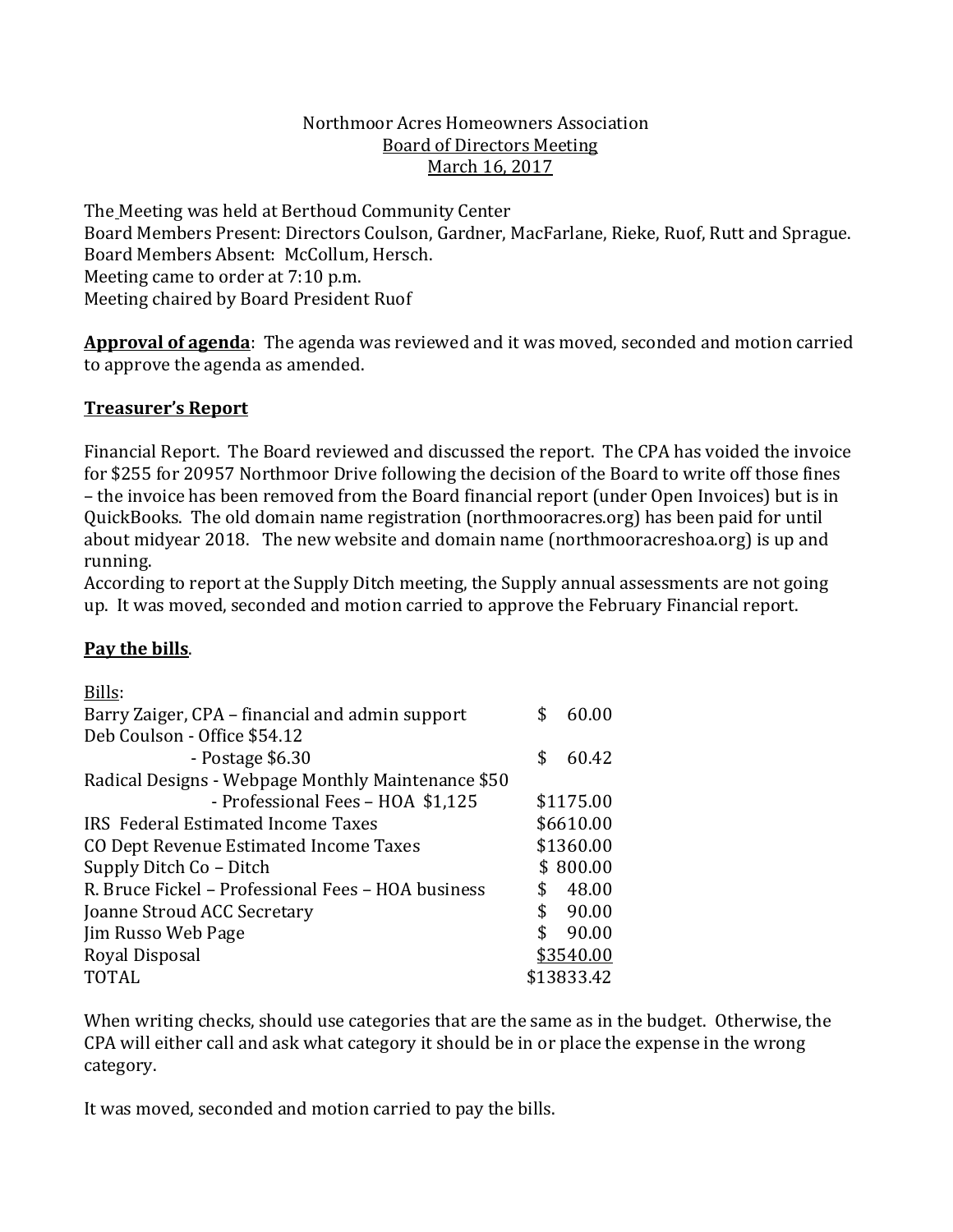**Secretary's Report.** The minutes from January 19 Board meeting and hearing were discussed. It was moved, seconded and motion carried to approve the minutes from January 19 as well as February 16 & 21.

# **Old Business**

20204 Cactus Drive – Past due assessments. A letter was previously sent to the homeowner regarding the past due assessments and fines and the homeowner sent a reply. A follow-up letter to the homeowner was discussed. It was moved, seconded and motion carried to approve and send the follow-up letter.

Status Safety Deposit Box Inventory. Originals of signed and recorded oil lease and a lien original need to be added to the box and to the inventory list. Then inventory will be current. Copies of the inventory list will be given to the Board members.

## **New Business**:

- o Need to designate a Board member as central contact to webmaster decided to wait until new Board seated.
- o Appreciation letter to 5411 Sage Court for removal of unapproved structure it was moved, seconded and motion carried to approve the letter.
- o Reply to email from 5291 Mesquite Court concerning trash pickup it was moved, seconded and motion carried to approve the reply.
- o Water shares rented:
	- Harvey Yoakum Supply for \$800 (to be collected March 21)
	- Greg Podtburg ISH for value of assessments (water meeting March 25). Greg is committing to annual rental as long as there is water being distributed.
	- Need to discuss with water companies how to label the call for water when we rent out the water.
	- Need to designate a Board member to be the contact with the water companies decided to wait until new Board seated.
- o Received a letter from Dovetail Investments offering to buy a portion of Tract A. It was moved, seconded and motion carried to approve a response letter indicating we were not interested in selling either now or in the future.
- o There was a discussion that the local Fire Department would burn the ditch adjacent to the road as long as the homeowner obtained the appropriate burn permit.

## **Committee Reports**

Architectural Control Committee.

The report was sent in advance by email. It was moved, seconded and motion carried to accept the report.

### Property Maintenance:

Robert and Kim will work on arranging to move or redistribute the dirt pile on the southeast side of the subdivision.

**Annual Meeting Preparation**: The Board reviewed and helped edit the President's talking points/script for the annual meeting. Discussion of refreshments for the meeting. Discussion of